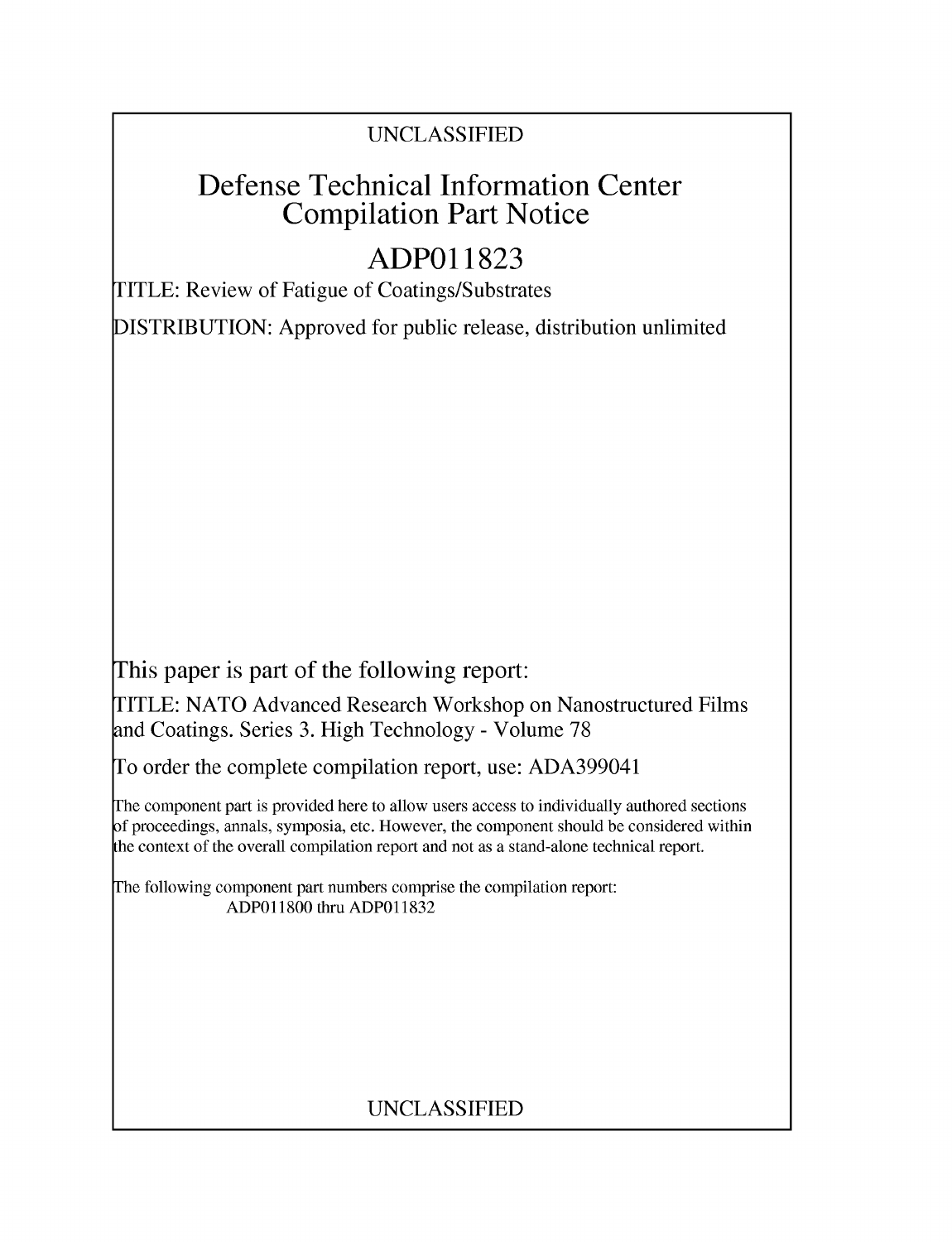## **REVIEW OF FATIGUE OF COATINGS/SUBSTRATES**

K. SADANANDA\* **AND** R. L. HOLTZ Materials Science and Technology Division Code 6323, Physical Metallurgy Branch Naval Research Laboratory, Washington D.C.  $*$ Currently on Sabbatical as Visiting Professor At Indian Institute of Technology, Madras, India.

# **ABSTRACT**

A review of fatigue of coatings/substrates is presented. Fatigue damage is either local or general, depending on the range of cyclic loads. Local fatigue damage includes rolling contact fatigue (RCF), fretting fatigue, fatigue-wear and general wear. Applied loads are localized consisting of rolling contacts or sliding contacts, and the resulting damage is mostly surface related. Crack initiation, surface pitting, delamination, spalling, buckling and enhanced wear can result from local fatigue damage of coatings. General fatigue damage results when the loads are of longer range such as cyclic bending, torsion or uniaxial or biaxial tension/compression etc. The mechanics of fatigue, role of microstructure, micromechanics in terms of crack nucleation, growth and fracture are reviewed. Defects produced during processing form precursors for crack nucleation. It is shown that optimization of the processing conditions to minimize defect density is essential to enhance fatigue resistance of coatings/substrates.

## **1. INTRODUCTION**

The integrity of coatings/substrate composite depends on the nature of applied loads, environment, temperature and internal stresses introduced from the processing route as well as on the accommodating micromechanisms present. Understanding of the interplay of these factors, and the mechanics of the failures is important for the development of efficient and cost effective coatings. In this review, we examine the fatigue behavior of coating/substrates composites to evaluate the mechanical and microstructural factors that are involved in their fatigue damage. Since the microstructure and intrinsic defects that are formed depend on the processing conditions, we limit our discussion mainly to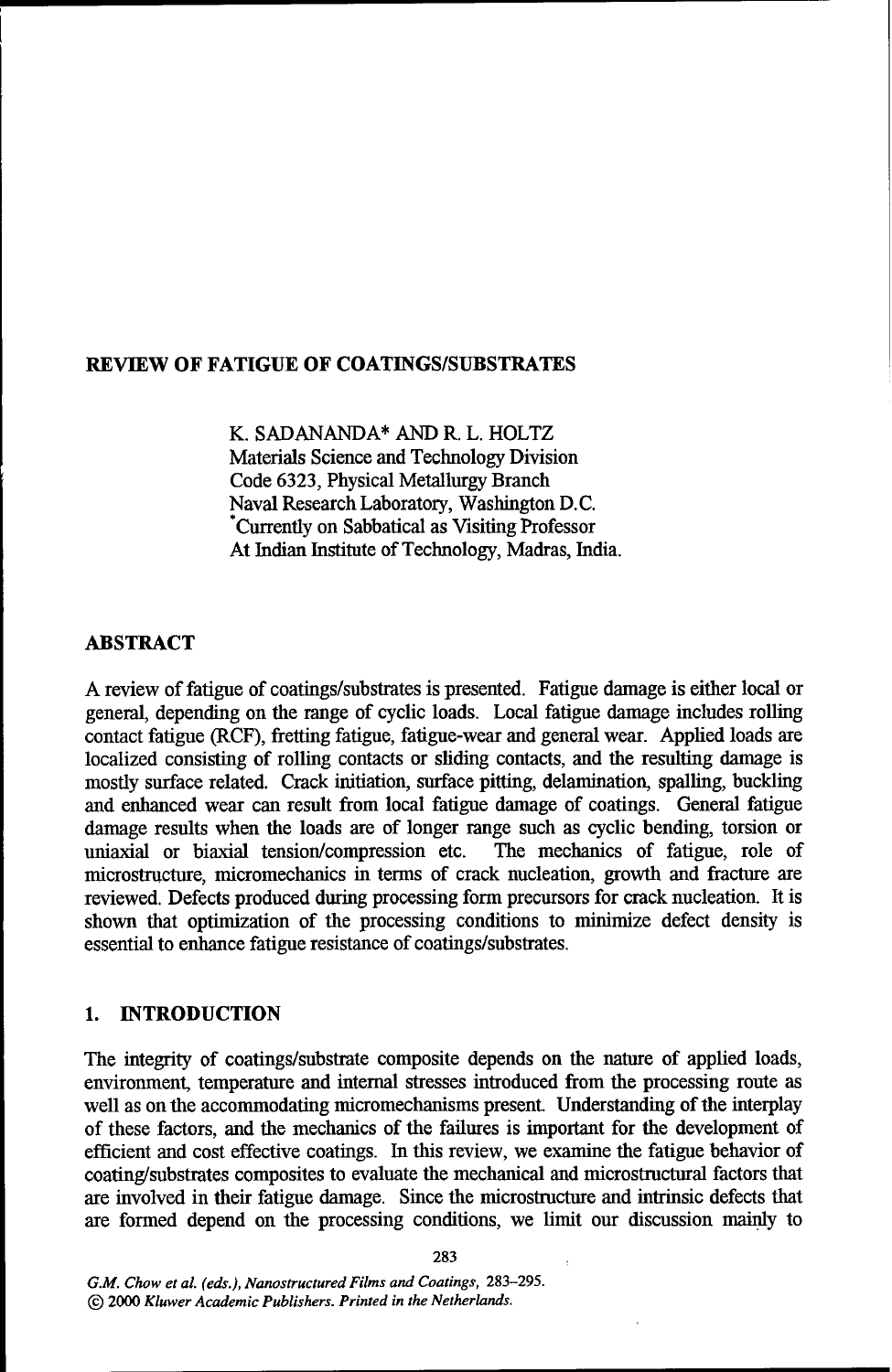thermal-spray coatings that are of current interest to US Navy, although the general principles discussed are applicable to all coatings. Through microstructural refinement, new nano-structured coatings are being developed to improve wear and corrosion resistance for many Navy structural components. The fatigue properties of these new nanostructured coatings are of interest, particularly in comparison to the conventional coatings. Some of these developments are also of interest to commercial sector under dual use technology.

# **2. MECHANICAL AND MICROSTRUCTURAL CONSIDERATIONS**

Mechanical incompatibilities at bimaterial interfaces involving coatings/substrates result in internal stresses that affect the integrity of the coatings. The sources of internal stresses include:

(a) Elastic modulus mismatch

- (b) Thermal coefficient of expansion mismatch
- (c) Lattice parameter mismatch

(d) Plastic flow mismatch

Several analyses and reviews [1-7] exist in the literature quantifying the nature of the internal stresses that are generated at interfaces in coatings/substrates and resulting from these mismatches in the material properties at the bimaterial interfaces.

On the macroscale, response of coating/substrate composite to internal or external stresses depends on its flow behavior. Figure 1, for example, illustrates two contrasting coatings compared to stress strain curve of a substrate. Coating I has higher strength but lower ductility than the substrate, in comparison to coating II which is weaker but more ductile [8]. If such coating/substrate composite is stressed under equistrain condition, the stronger but less ductile coating breaks giving rise to cracks in the coating. If interface is weaker, cracks can propagate along interface resulting in delamination and spalling of the coating. If the coating has lower strength but is more ductile than the substrate, then the coating deforms plastically, accommodating the stresses. In that case the composite will survive until the substrate fails or until the coating cracks when its fracture strain is reached. Most of the wear resistant coatings [9- 12] such as WC/Co on steels or Al-alloys, are of the first type which are generally stronger and less ductile than the substrate. Their strength provides the needed wear protection.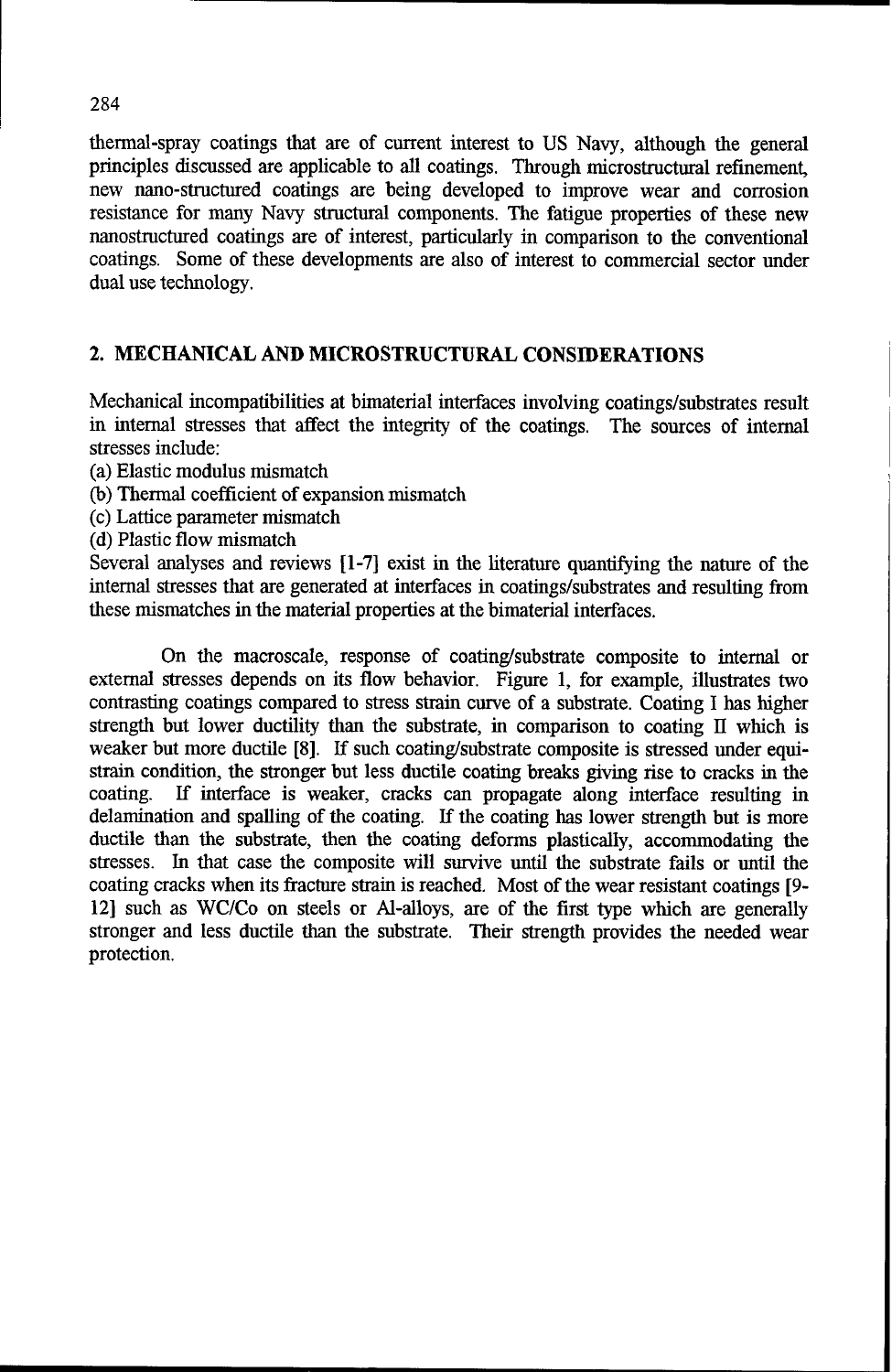

**Strain**

Fig. 1 Contrasting stress-strain behavior of ductile versus brittle coatings.

## 2.1 RESIDUAL STRESSES

Residual stresses arise from all of the above sources, but the thermal coefficient of expansion mismatch across the coating/substrate interface provides their major source. Residual stresses play a dominant role in the integrity of the coatings/substrates [13-17].  $\Delta \alpha$  is defined as  $(\alpha_c - \alpha_s)$ , where  $\alpha_c$  and  $\alpha_s$  are the coefficients of thermal expansion of coating and substrate, respectively. **If** the stresses are compressive in the coating, which is the case when cooled from high processing temperature to the application temperature and when  $\Delta \alpha$  is negative. The residual stresses inhibit the nucleation and growth of cracks. On the other hand, they can augment the compressive forces that will be introduced during contact fatigue and accentuate failures associated with contact fatigue. In addition the compressive forces can cause buckling of the coating if the cracks are formed parallel to the stress axis. This leads to delamination and spalling of the coatings. Another source of residual stresses which is not discussed above, occurs due to mechanical impact when the coating particles impinge on the substrate at high velocities,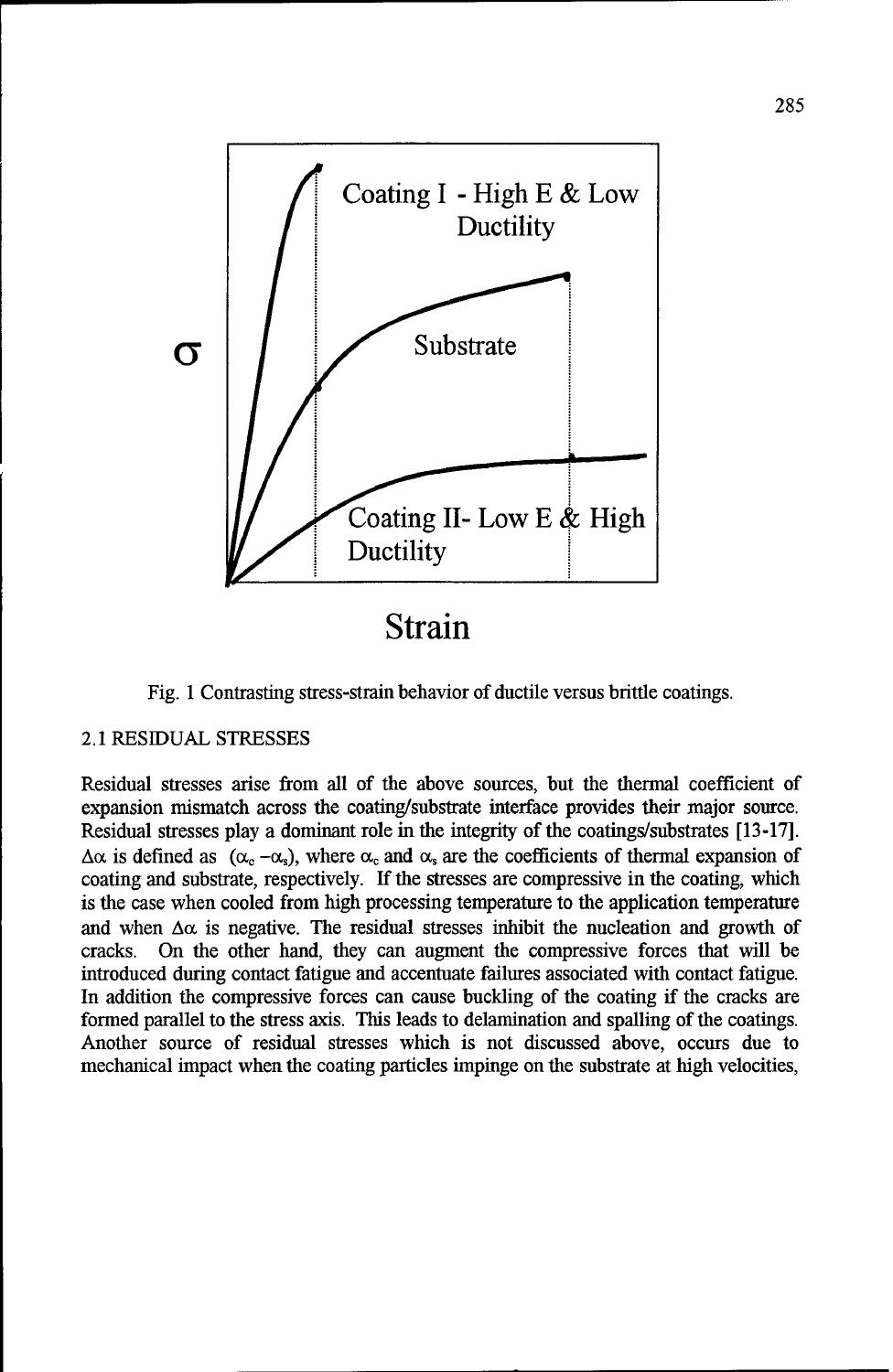such as during plasma spray or thermal spray processes [18]. Figure 2, for example, shows the nature of the residual stresses introduced in thermally sprayed WC/Co coatings, where spraying is done using high velocity guns.

#### 3. CLASSIFICATION OF FATIGUE DAMAGE

One can classify the fatigue damage of coating/substrate assembly broadly into two types. They are (a) local fatigue damage and (b) bulk fatigue damage. The local fatigue damage is such that the scale factor is less than the coating thickness or volume. Local fatigue damage includes (a) rolling contact fatigue (RCF), (b) fretting fatigue, and (c) fretting wear, wherein the damage scale is smaller than the thickness of the coatings.



Fig. 2. Compressive residual stresses in WC-Co coating on an Al-alloy.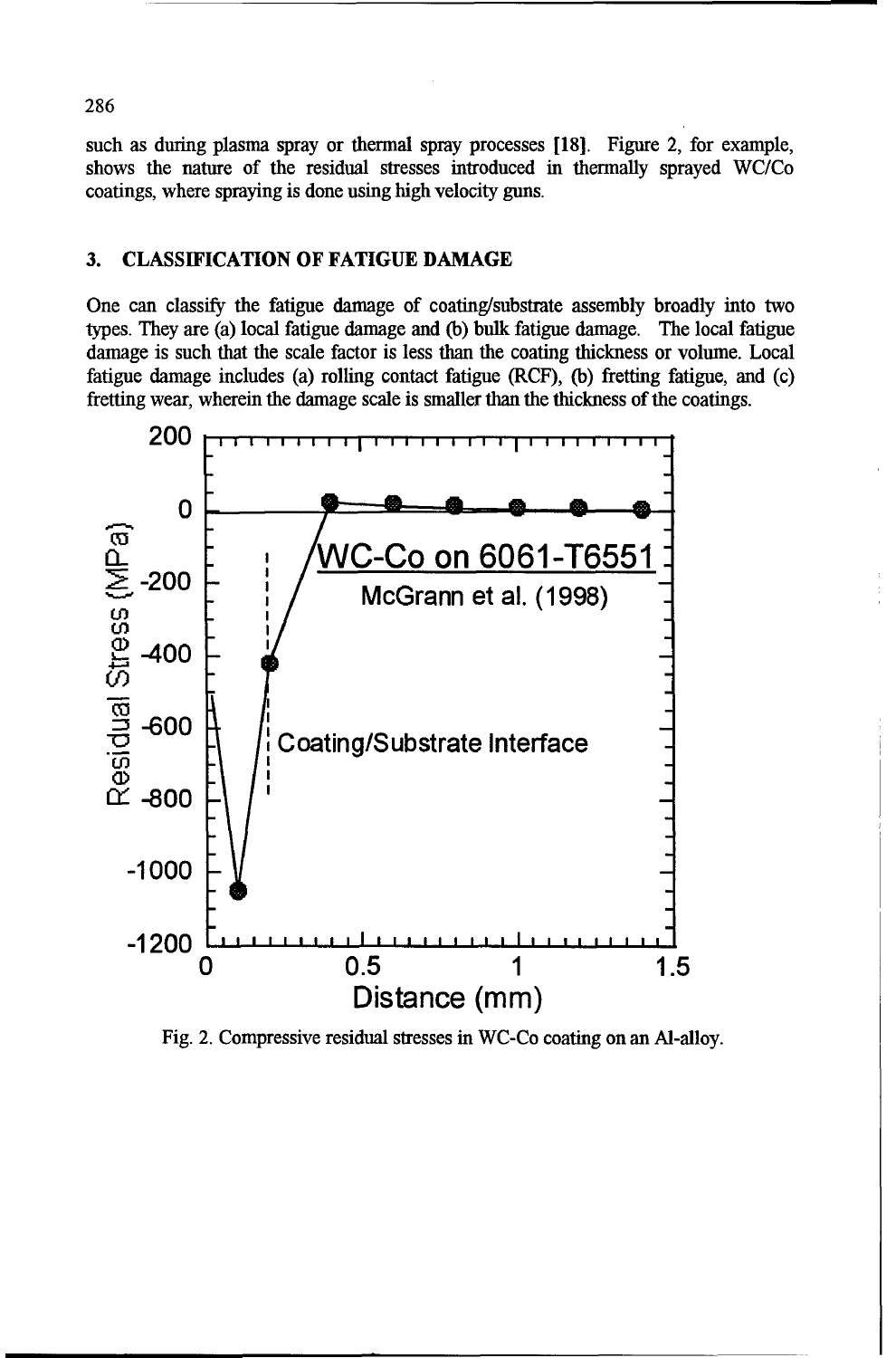The bulk fatigue damage, on the other hand, involves intrinsic fatigue properties of the coating and substrate, bulk stresses, which extend to larger volume and the presence of defects or formation of cracks that are larger than the coatings thickness. Fatigue  $defects$  or formation of cracks that are larger than the coatings thickness. evaluation tests of the coatings/substrates such as push-pull or four-point bend tests etc., fall under this category.

#### 3.1. LOCAL FATIGUE DAMAGE

Local fatigue damage consists of fluctuating loads on a local scale, which could occur due to high frequency vibrations with associated small tangential displacements between two contacting components. The two components may be in close mechanical locking or in rolling contact with one or both components rolling, such as wheels on rails, rolling ball bearings or gear contacts etc. Hard wear resistant coatings are deposited on the substrates to provide surface protection. Failure of these coatings generally involve fretting fatigue, fretting wear or rolling contact fatigue with crack formation, formation of pits, delamination and spalling of coatings at a local scale. If the two contacting surfaces are relatively stationary, then small tangential cyclic displacements can lead to fretting fatigue especially when there are normal forces to reinforce their mutual contact.



Fig 3. Rolling contact of a sphere on a half-space

The mechanics of the problem is somewhat similar for all local fatigue problems involving rolling contact, fretting fatigue, or fatigue wear etc. Complexities arise because of the three dimensional nature of the problem with local irreversible plasticity causing fatigue damage. Several analytical and numerical analysis techniques [19-24] have been presented in the literature considering the three dimensional nature of the contact problem. The problem has been simplified by considering an elastic analysis of a ball pressed against a flat surface characterized by half-space as shown in Fig. 3.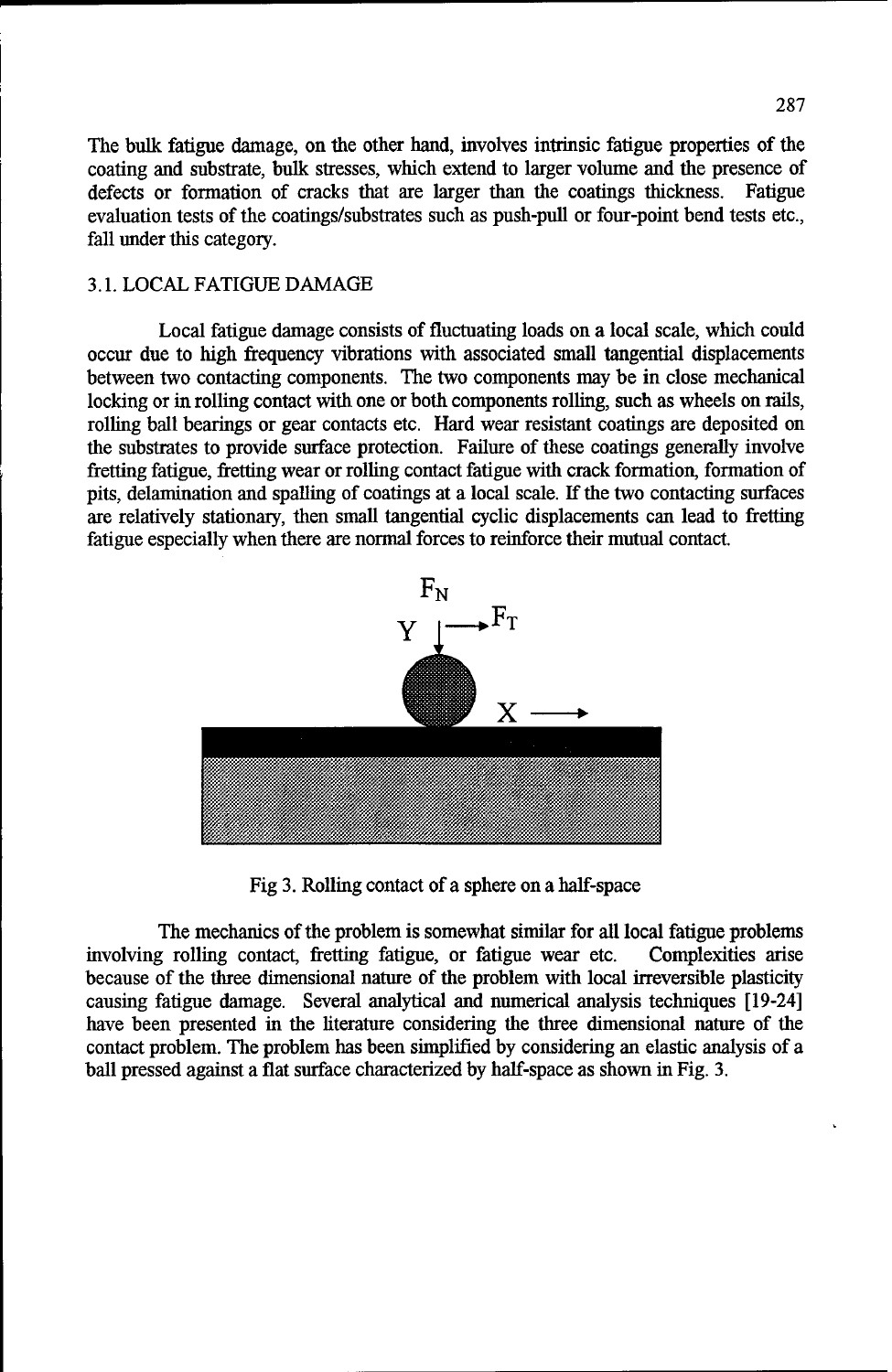Fretting occurs in the regime depending on the frequency, displacement amplitude, **8,** or amplitude of the tangential force. Examining the nature of the damage during cyclic contact displacement, Madlin [22-23] has shown that under contact pressure, the shear stress required to overcome the static frictional resistance will have a maximum at the center of the circular contact area. While Madlin's analysis assumes elastic conditions, the three-dimensional nature of the problem and local plasticity effects have been considered recently using numerical techniques [24-28]. There are three conditions - stick, partial slip and general slip [29-32]. The load-displacement curves for the three are schematically represented in Fig.4 based on which fretting maps have been developed. Case A is considered elastic with tangential displacements being small.  $F<sub>T</sub>$  -d curve shows transition from predominately elastic to plastic shear, which represents the plastic yield of not only the asperities but also of the underlying bulk material.



Fig. 4. Force-distance curve of contact bodies, stick, partial slip and gross slip regimes.

A second contribution to the leveling-off of the tangential force above a certain displacement stems from the fact that part of the applied shear stress is relaxed by the introduction of slip in the annular slip region. Figure 4 indicates that there are two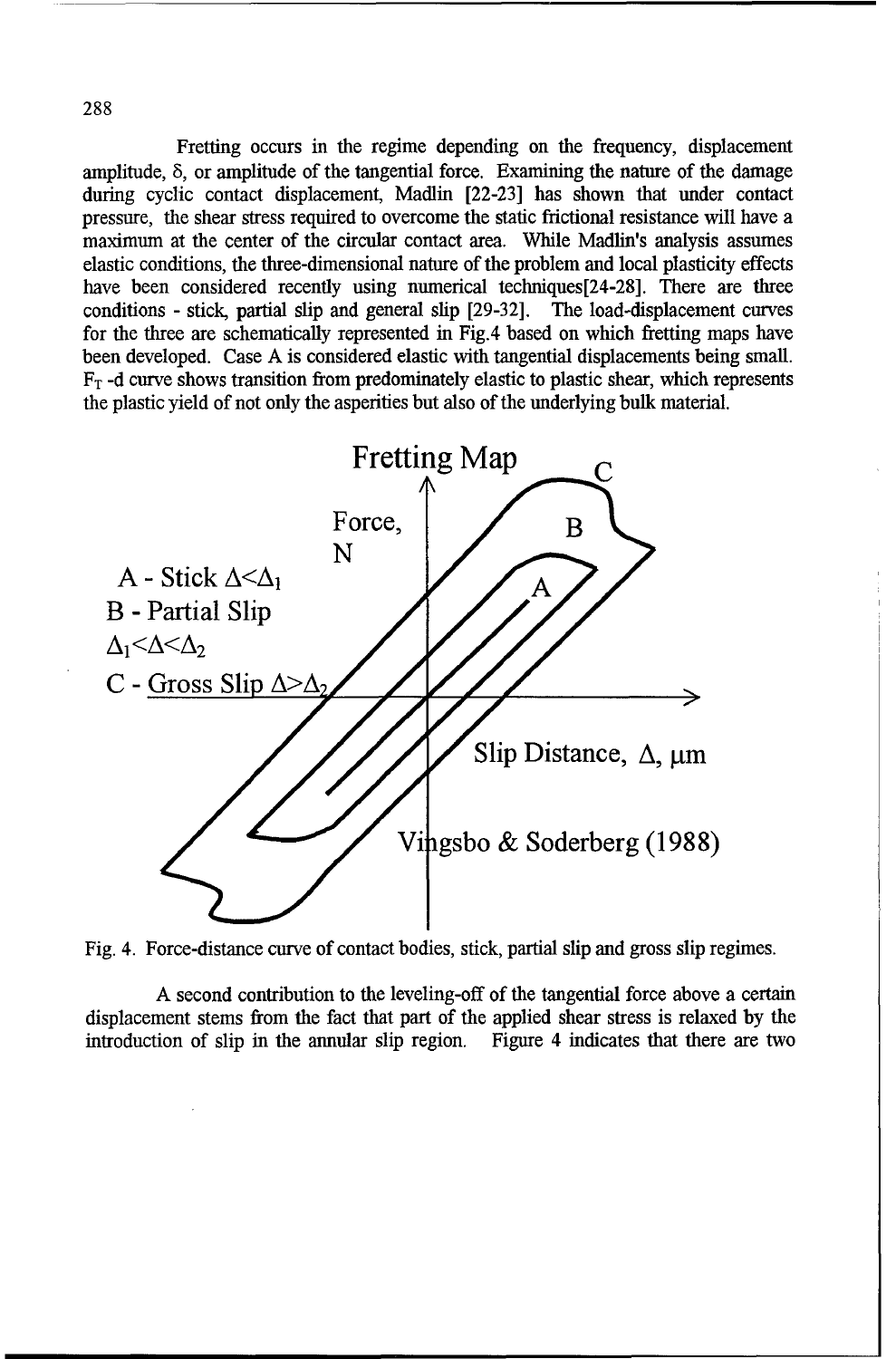critical displacements,  $\Delta_1$  and  $\Delta_2$ , defining the three regimes, stick, partial slip and gross slip. Nonlinear displacements in contact fatigue, Figure 4, result in fatigue damage. If the frequency and the number of cycles become sufficiently large, the damage becomes significant and is termed fretting fatigue. Cyclic straining during continued fretting might lead to the nucleation and propagation of surface fatigue cracks, particularly along the rim of the contact area. Generally the displacement amplitudes are within the range of 1-2 tm for fretting fatigue. But the damage can be significant when the number of cycles are in the range of **107** cycles.

Since fretting and wear both result from local fatigue damage, the fretting map can be superimposed on wear map using displacement amplitude as the independent variable. Although wear damage is not discussed here, the same region subjected to repeated rubbing by two contact surfaces exhibits both fatigue and wear. In fact wear itself could be due to fatigue, although characteristically referred to as wear fatigue to separate it from other forms of fatigue. Thus fretting damage manifests in two forms, fretting wear and fretting fatigue, which are somewhat related. Fretting wear starts when particles are formed within or at the edge of the contacts.

#### **4. BULK FATIGUE**

In addition to local fatigue problems, which are surface contact induced fatigue damage, the coatings/substrates are subjected to fluctuating gross scale loads that cause general or bulk fatigue. The mechanics of the problems and the nature and the extent of the damage are sufficiently general requiring separate evaluation. There have been several analyses of the coating/substrate mechanics to evaluate the fracture and fatigue properties of the coated material [1-7,33,34]. The analyses have been done considering combined Mode I and Mode II stresses for a body bonded by a thin adhesive layer. The difference in strength and elastic properties of the bimaterial and the strength of the interface along with the nature of the applied or induced stresses dictate the behavior of the coating/substrates.

#### 4.1 FAILURE MODES

Under general loading conditions, there are three types of fatigue failures observed depending on the nature of residual stresses[5]. These correspond to delamination of the interface, splitting of the film and substrate cracking. There is also a fourth mechanism of failure that involves buckling of the coating and subsequent delamination of the interface. The later mode of failure relies on the existence of compressive stresses within the coating. The presence of a superimposed tensile stress can cause delamination along the interface, or cracking in the film or substrate. Failure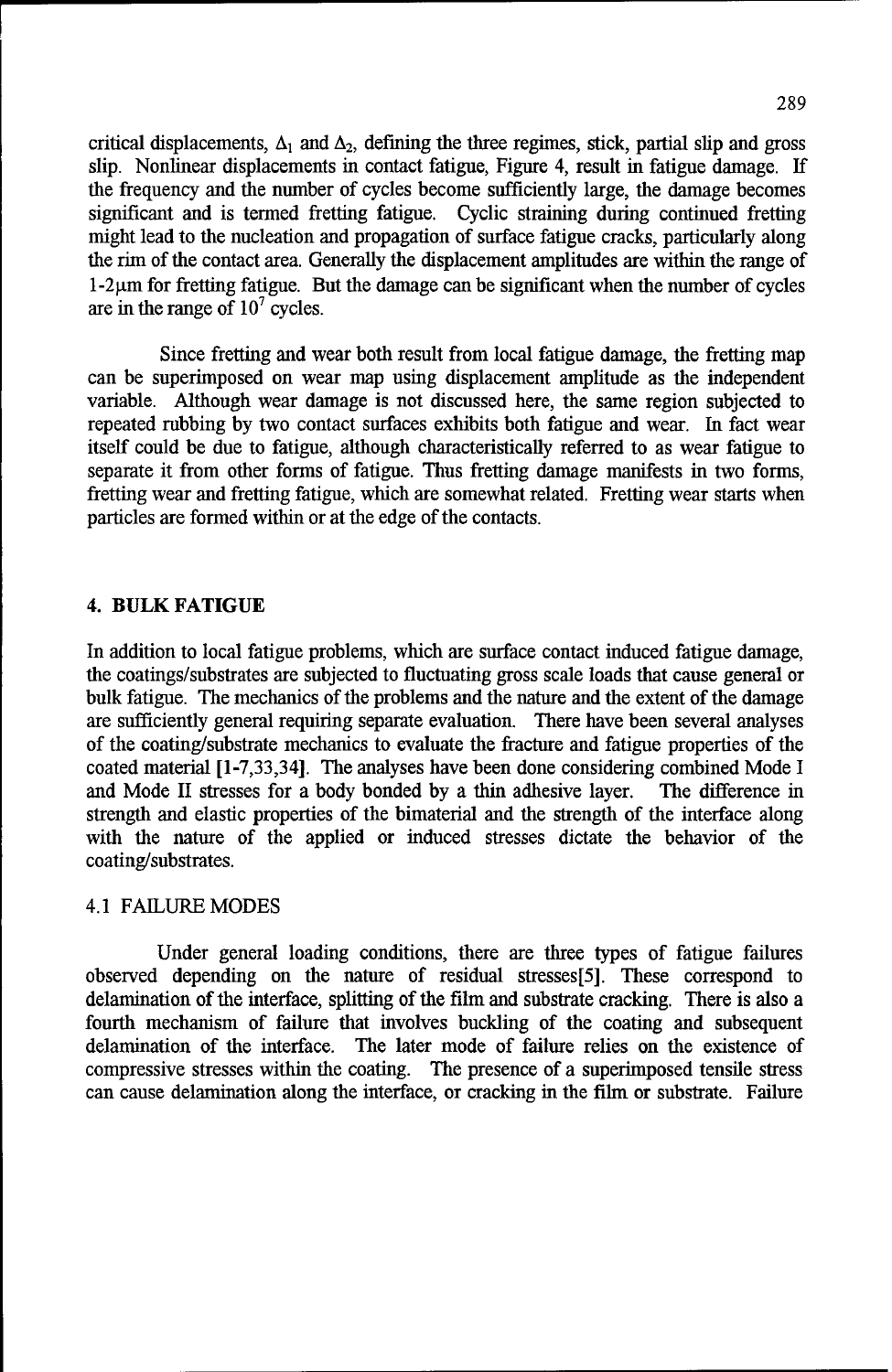induced by a compressive stress involves a complex interaction between buckling of the film and delamination along the interface.

Microstructure also plays a major role in crack nucleation and growth process. Process induced defects such as voids and inclusions etc. form nucleation centers for cracks. Grain size is expected to have dual roles. It is well known that decreasing grain size increases the endurance limit under fatigue. From the dislocation pile up analysis it is clear that decrease in grain size decreases the slip band length and hence increase the number of cycles (or endurance stress) for crack nucleation life. On the other hand, reducing grain size has been found to increase the resistance to crack growth particularly in planar slip materials. For coatings, in general, a reduction in grain size is expected to be beneficial in terms of fatigue life, since crack nucleation life has more sensitive dependence on grain size than the crack propagation life. In addition, fine grain size in the nano-range is expected to be beneficial in terms of increasing the strength of the coatings and in relaxing the residual stresses by grain boundary sliding.

# **5. APPLICATION TO THERMAL SPRAY COATINGS**

In the following we discuss the application of the above understanding of the fatigue damage process to thermal spray coatings which are increasingly being used for many applications. The available experimental results on fatigue will be examined in terms of the resulting microstructure and the associated local and bulk fatigue damage.

Thermal spray coatings have a unique microstructure that affect their properties. It was noted earlier, Fig. 2, that compressive residual stresses are present in the coating due to high velocity impact of the particles during thermal spray [18]. As the molten or semi-molten feed particles impact on the cold substrate surface, they flatten and freeze. In addition to the impact stresses there will also be some residual stresses due to mismatch in thermal coefficient of expansion. The next incoming particle falls on the previous one thus forming a layer structure. In the inter-layers, the inter-particle boundaries called splat boundaries are formed, which are significantly weak[7-12]. Major concern is that these weak boundaries are parallel to the surface hence parallel to shearing forces that arise during Rolling Contact Fatigue. In addition to splat boundaries, there is grain nucleation and growth perpendicular to the splat boundaries. Thus each projectile particle during thermal spray forms a multigrain particles each separated from the others by splat boundaries. The size of each splat depends on the size of the feed particles. For micron size particles, high velocity oxy-fuel (HOVF) process resulted in splat boundaries that are about  $30-40$  µm wide, while the size of grain boundaries within the splat is about 2  $\mu$ m. The aspect ratio of splat boundaries is very high [12].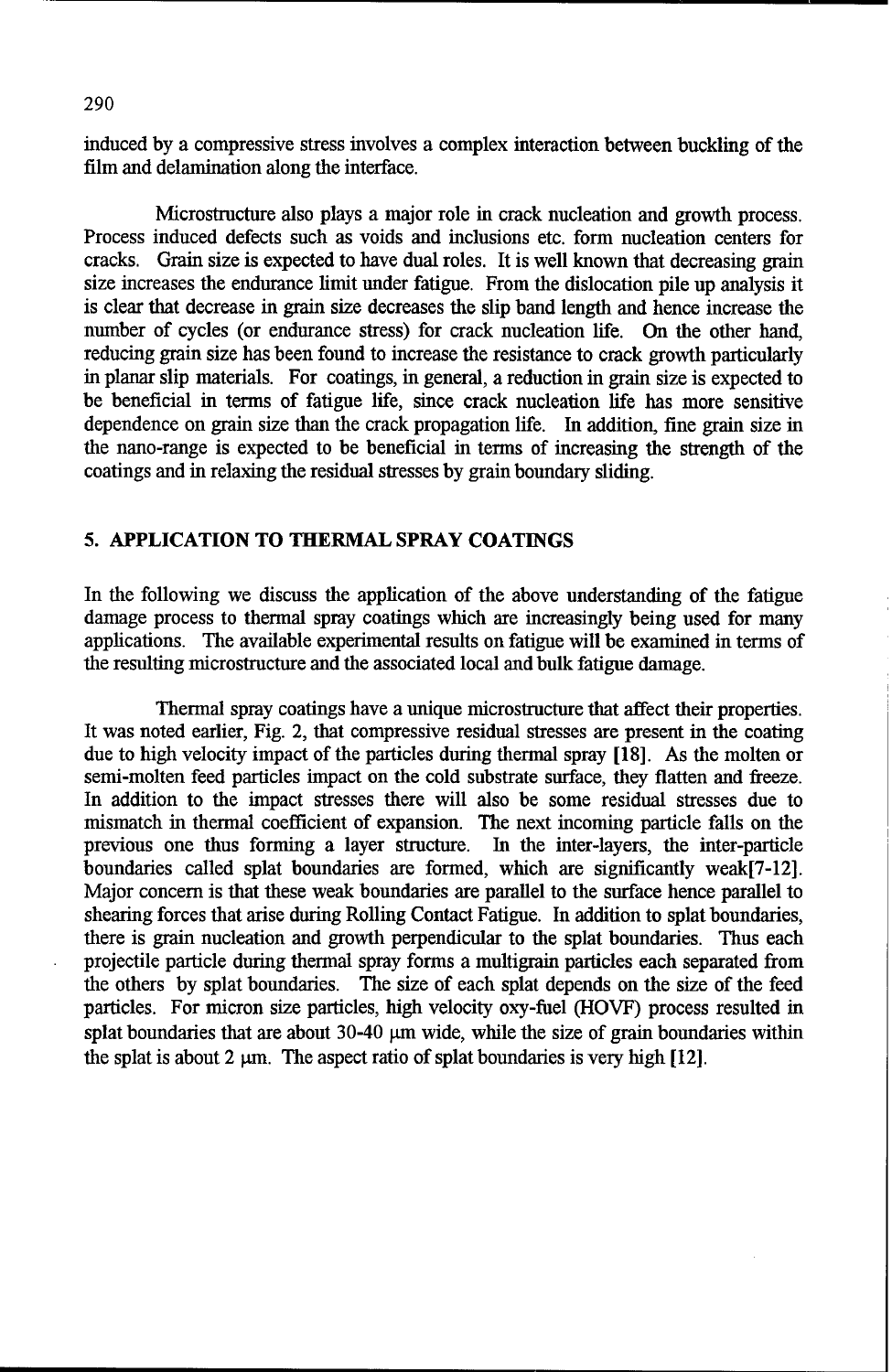#### *5.1.* FATIGUE OF THERMAL SPRAY COATINGS

The extent of the study of fatigue damage of thermal spray coatings is limited. McGrann et al. [18] have investigated the performance of WC-17%Co thermal spray coatings on SAE 4130 steel and 6061-T6511 Al-alloy substrates. The WC-Co coatings were applied by HVOF. Residual stresses in Fig. 2 were also determined. Fatigue tests were done using bending tests with zero mean stress. Three sets of thermal spray-coated Al-specimens were tested: A1-L, Al-M and Al-H, where L, M and H corresponds to light, medium and heavy coatings in terms of compressive residual stresses present. The stresses are of the order of 80, 500, and 760 MPa, respectively. For steel specimens,



Fig. 5 Effect of WC-Co coatings on an Al-alloy substrate.

the coatings are of L and H types in addition to conventional chrome plated and shotpeened specimens. The average residual compressive stresses in the steel specimens were 125 and 365 Mpa for L and H types, respectively. Figures 5 and 6 show the fatigue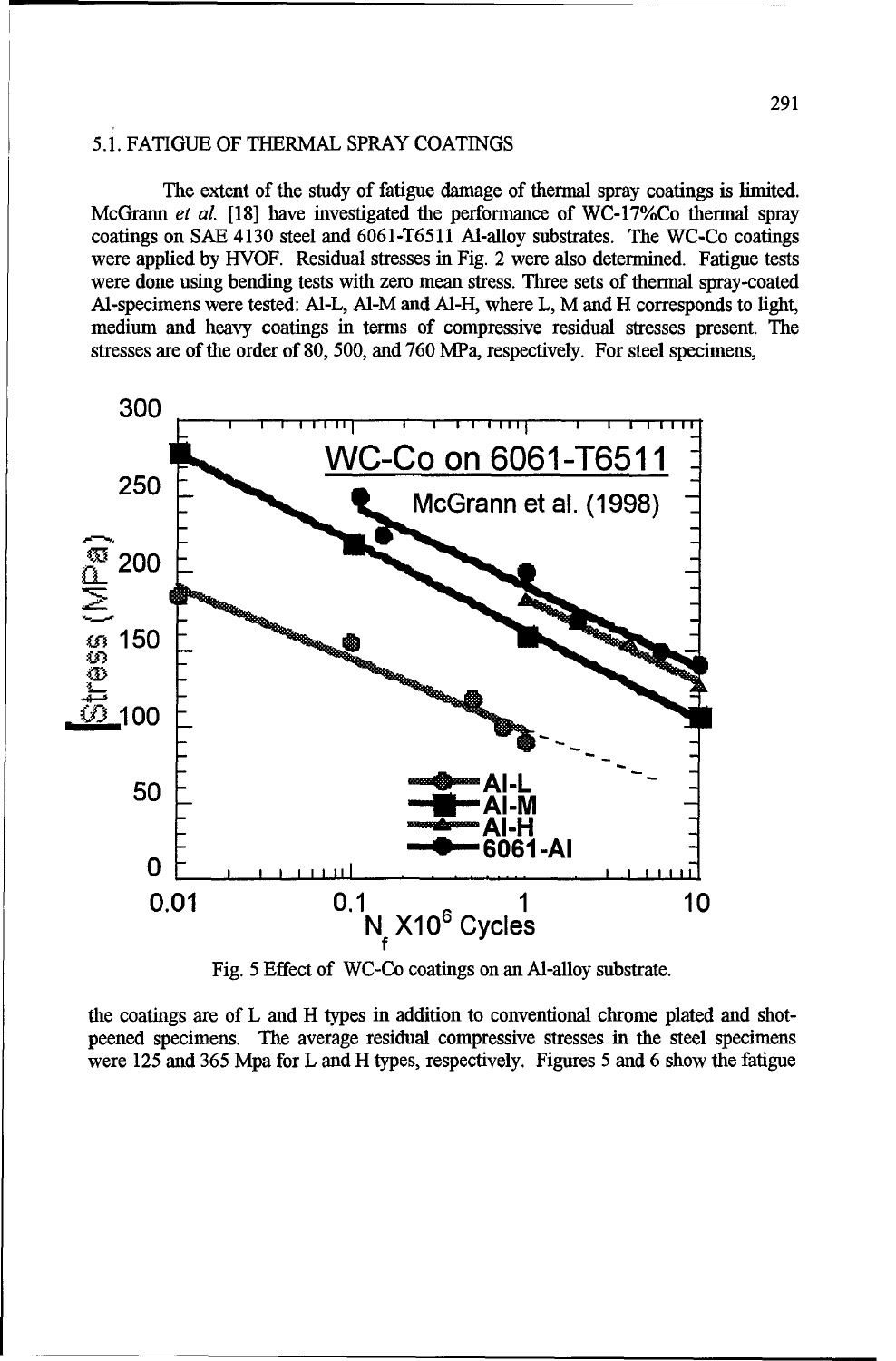results in terms of maximum applied stress versus the number of cycles to failure for each of the coated and uncoated specimens. For Al-alloys, in comparison to uncoated For Al-alloys, in comparison to uncoated specimens, there is significant improvement (30 times) in life with coating. Examination of the results indicates that improvement is associated solely with the compressive residual stresses than coatings properties per sec, since with increasing residual stresses (for the same thickness) the fatigue life is increased significantly. Similar results are obtained for the steel specimens. The WC-Co with H type of coatings fared well in par with the shot peened specimens, where compressive residual stresses are deliberately introduced. The WC-Co coatings are much better than the conventional chrome plated specimens. Clearly the improvement arises from the compressive residual stresses since WC-Co coatings of L type did not show noticeable improvement due to low residual stresses. Figures 5 and 6 clearly demonstrate the importance of the residual stresses. The materials are coated to improve the wear resistance and bulk fatigue tests are only part of the acceptance tests for these coatings. There is no degradation of the properties as a result of the coatings. **If** fatigue is the life or performance-limiting factor then processing needs to be optimized to arrive at improved fatigue resistant coatings. The results thus indicate that WC-Co coatings can improve fatigue resistance compared to the conventional coatings currently used.



Fig. 6. Effect of WC-Co coating on fatigue life of 4130 Steel.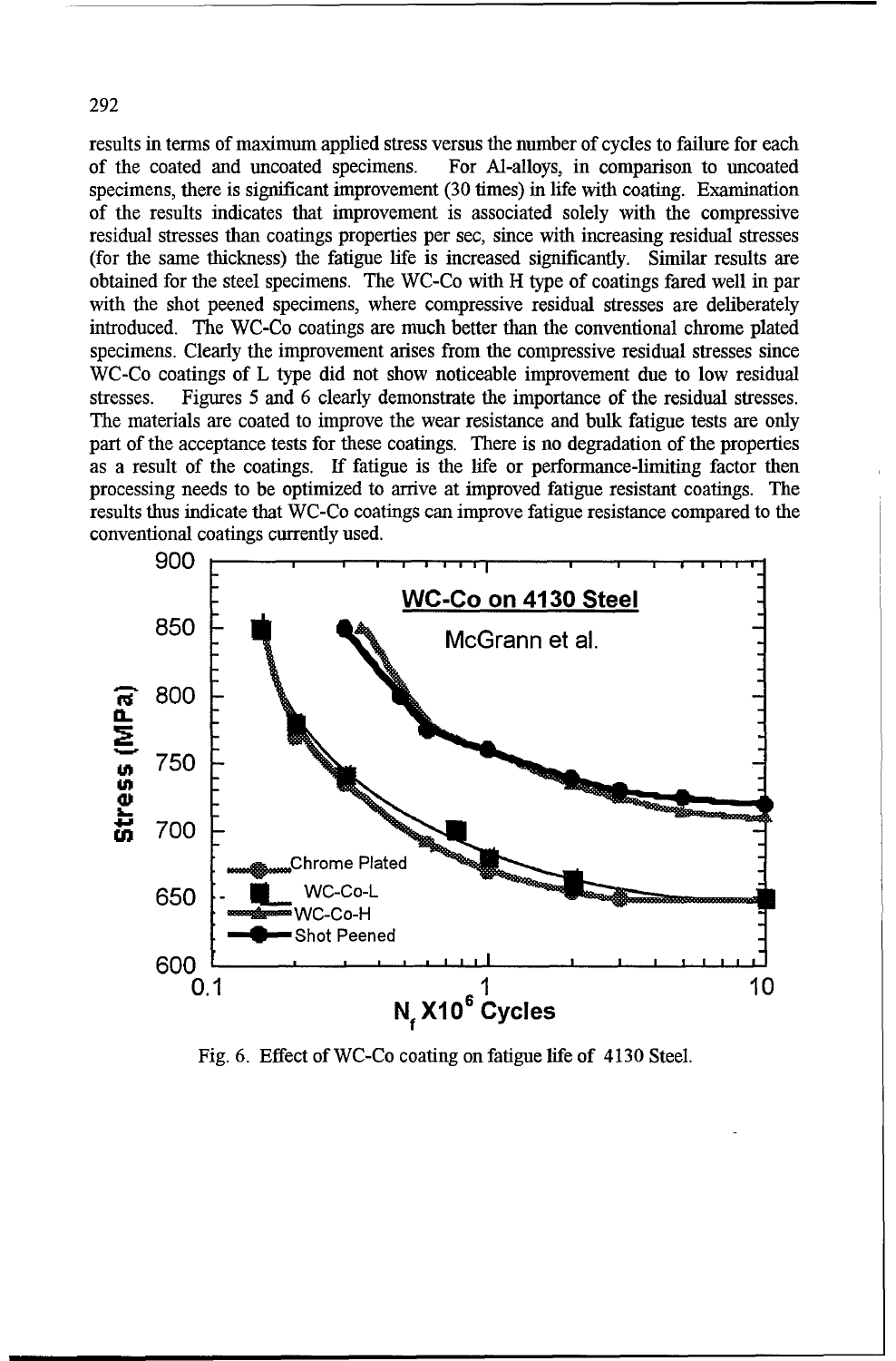#### **6. SUMMARY AND CONCLUSIONS**

Coatings are provided to improve wear, corrosion, and oxidation of the substrates including as thermal barriers for high temperature components. Since the components are subjected to variable loads, the fatigue resistance of the coatings is of concern. Fatigue damage can result from local variations in loads such as in rolling contact fatigue, fretting fatigue or wear-fatigue or from global application of loads. Fatigue damage in general manifests in terms of irreversible plasticity, crack initiation, crack propagation and failure. Failure processes include cracking, pitting, particle decohesion, delamination, spalling, buckling etc. Mechanics of these are examined along with the review of available results. It is shown that fatigue performance of the coatings depends on the microstmcture and residual stresses, and defect density and distribution. Processing optimization is essential in order to improve performance of the coatings.

#### **7. ACKNOWLEDGEMENTS**

The authors express their gratitude to Professor S. Sampath for providing data of thermal spray coatings. The review was completed when one of the authors  $(K.S)$  was on sabbatical at the Indian Institute of Technology, Madras. K.S expresses his appreciation to the Director of the Institute for hosting him during his sabbatical. The work is supported by the Office of Naval Research. Helpful discussions with Drs. L. Kabacoff and A.K. Vasudevan and their support are gratefully acknowledged.

## **8. REFERENCES**

- 1. Evens, A.G. and Hutchinson J. W. (1984) Int. **J** Solids and Struct. 20, 455.
- 2. Rice, J.R.(1988), "Elastic Fracture mechanics for interfacial cracks" , **J.** Appl. Mech. Trans ASME, **55,** pp. 98-103.
- 3. Hu, M.S., Thouless, M.D. and Evans, A.G., (1988), "The de-cohesion of thin films from brittle substrates", Acta Met. **36,** pp. 1301-1307.
- 4. Sue, Z and Hutchinson, J.W., (1990) "Interface crack between two elastic layers", Int. **J.** Fracture", 43, 1-18.
- 5. Thouless, M.D. (1991), "Cracking and Delamination of coatings", **J.** Vac. Sci and Tech. 9a, **2510-2515.**
- 6. Evans, A.G. and Hutchinson, J.W. (1989) "Effect of non-planarity on the mixed mode fracture resistance of bimaterial interfaces", Acta Met., 37, 909-916.
- 7. Thouless, M.D. Evans, A.G., Ashby, M.F. and J.W. Hutchinson, J.W., (1988), Acta Metall. **35,** 1333-1341.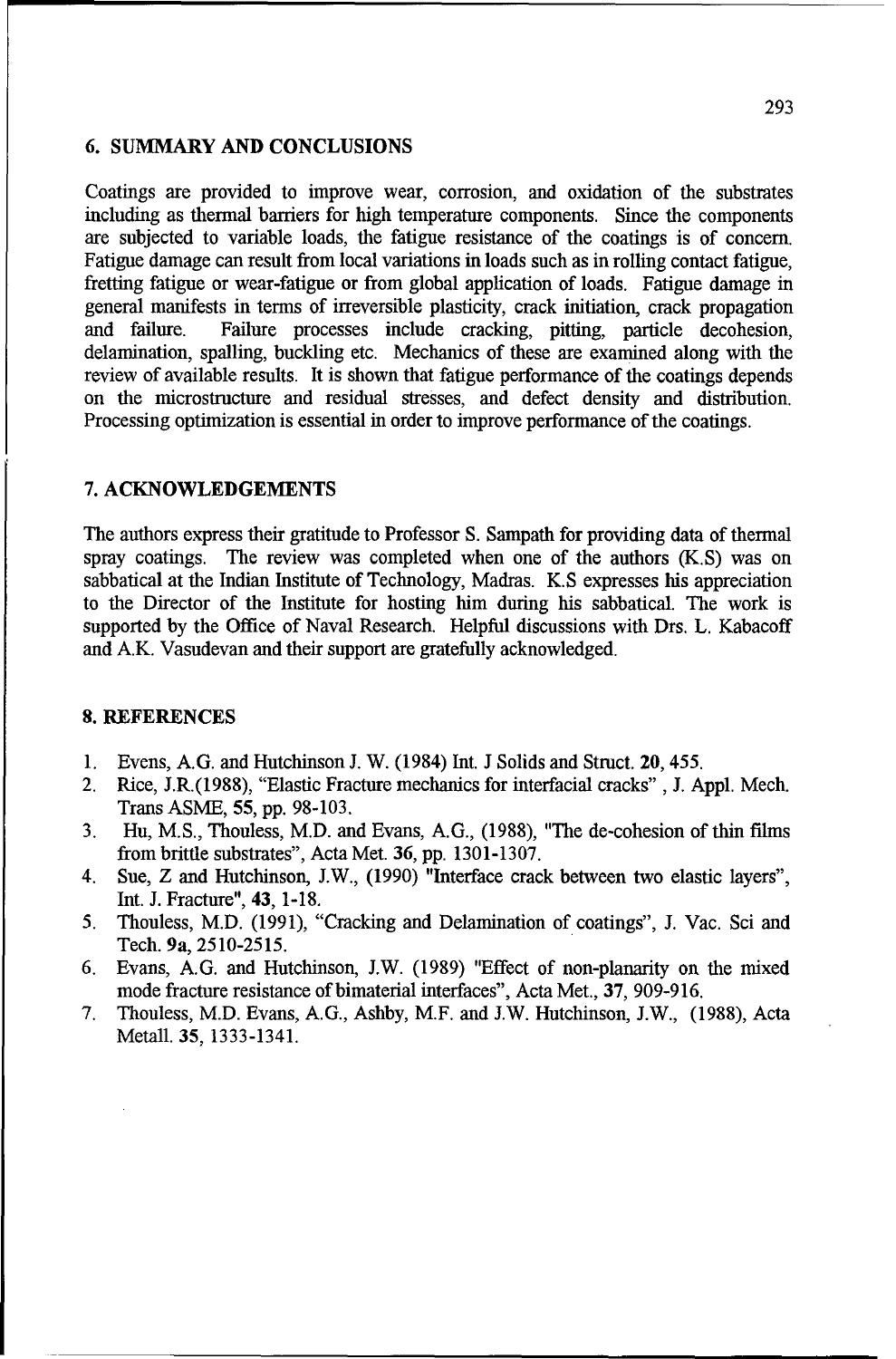- 8. Grunling, H.W., Schneider, K., and Singheiser, L., (1987),"Mechanical Properties of Coated Systems", Mat. Sci. Engrg., 88, 177-189.
- 9. Ramaswamy, S and Herman, H., (1986), "Metallurgical characterization of Plasma Sprayed WC-Co Coatings, in Advances in Thermal Spraying", Pergamon Press, pp. 101-110.
- 10. M.E. Vinayo, F. Kassabji, J. Guyonnet and P. Fauchais, Plasma Sprayed WC-Co Coatings: Influence of Spray Conditions, on the Crystal Structure, porosity, and Hardness, (1985), J. Vac. Sci. Technol. A, 3, pp. 2483-2489
- 11. Ramnath, V, and Jayaraman, N., (1989), "Characterization and Wear Performance of Plasma Sprayed WC-Co Coatings", Mater. Sci. Tech., 5, 382-388
- 12. Sampath, **S,** and. Wayne, S.F, (1994) "Microstructure and Properties of Plasma-Sprayed Mo-Mo2C composites", J. Thermal Spray Technology, 3, 282-288.
- 13. Johnson, K.L. and Jefferis, M.A., (1963), "Plastic flow and Residual Stresses in Rolling and Sliding Contact", Proc. Symp. on Fatigue in Rolling Contact", pp. 54- 65.
- 14. Cao, H.C., Thouless, M.D. and Evans, A.G., "Residual stresses and cracking in brittle solids bonded with a thin ductile layer", Acta Met., 36, 2036-2046.
- 15. Charalambides, P.G., and Evans, A.G. (1989), "Debonding properties of residually stressed brittle matrix composites", J Amer. Ceram. Soc. 72, 746-753.
- 16. Drory, M.D, Thouless, M.D. and Evans, A.G. (1988),"On the decohesion of residually stressed thin films", Acta Met. 36,2019-2028.
- 17. Landgraf, R.W., Chermenkoff, R.A. (1988), "Residual stress effects on fatigue surface processed steels, analytical and experimental methods", ASTM-STP 1004, 1- 12.
- 18. McGrann, R.T.R., Greving, D.J., Shadley, J.R., Rybicki, E.F., Kruecke T.L. and Bodger, B.E., (1984), "The Effect of Coating Residual Stress on the Fatigue Life of Thermal Spray-Coated Steel and Aluminum", Surface and Coating Technology, **108-** 109, 59-64.
- 19. Hertz., H.,(1882) "Uber die Beruhrang fester elastischer Korper" (On the contact of Elastic Solids", J. reine und angewandre Mathematik, 92, 156-171. (English translation in Miscellaneous Papers by Hertz, H., Eds., Jones and Schott, (1986) MacMilan, London).
- 20. Timoshenko, S.P. and Goodier, J. N. (1970), "Theory of Elasticity", Third edition, MacGraw-Hill New York, pp. 409-420.
- 21. Bentall, R. H., and Johnson, K.L. (1968), "An elastic strip in plane rolling contact":, Int. J. Mech. Sci., 10, pp. 637-663.
- 22. Madlin, R.D., (1949), J. Appl. Mech. **16,** 259.
- 23. Madlin, R.D. and Deresiewicz, H., (1953), "Elastic Spheres in Contact Under Varying Oblique Forces", J. Appl. Mech., 20, 327-344.
- 24. Hamilton, G.M. and Goodman, L.E., (1966), J. Appl. Mech. 33, p.371.